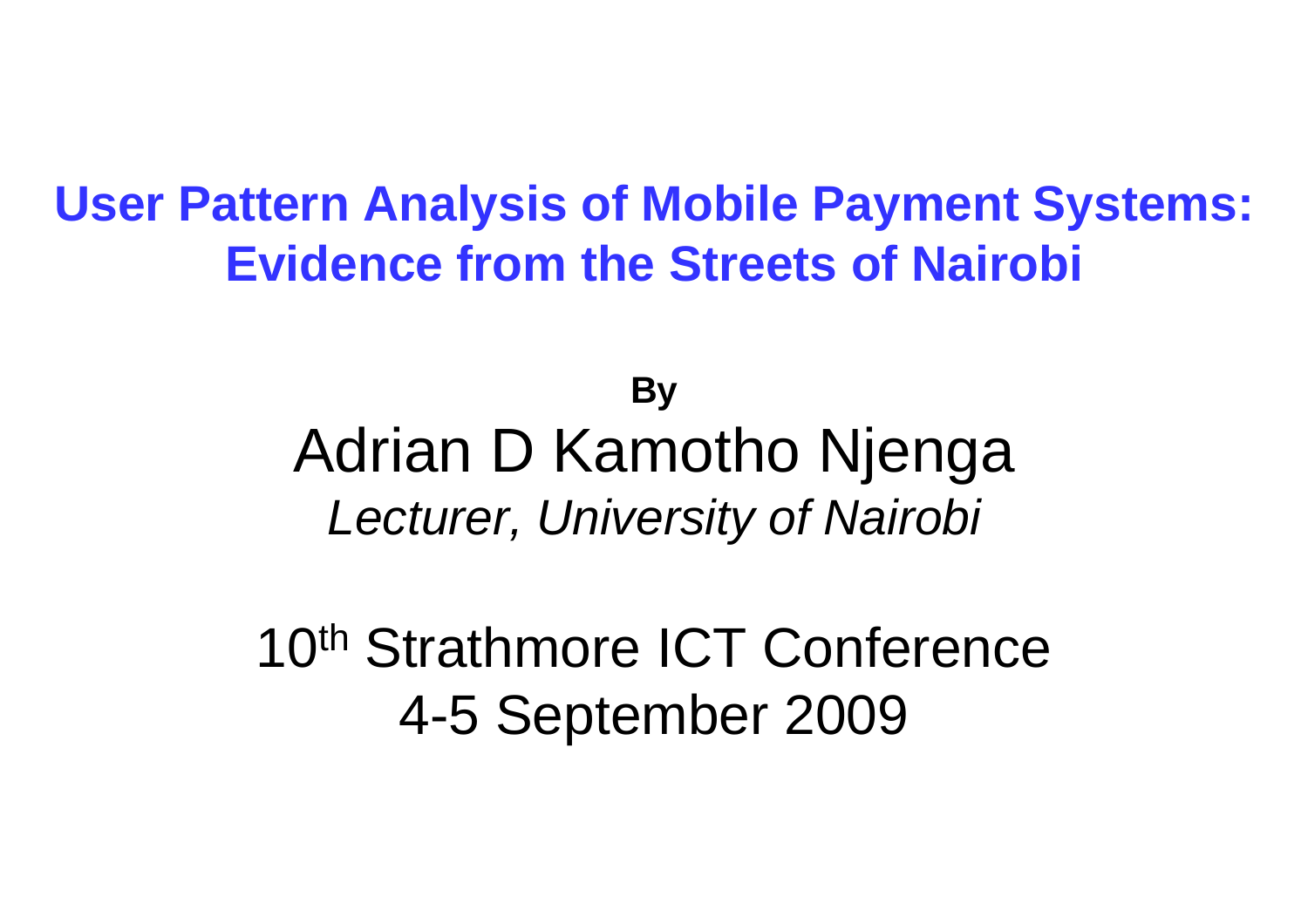## **Abstract:**

#### **Purpose**–

 This paper sets to analyze the utilization trends of mobile based payment systems in Kenya. A user perception analysis model is employed to provide a suitable investigation framework.

### **Design/methodology/approach**

Utilizes a multi-analytical metatriangulation approach to integrate multiple sources of information in order to draw inferences about the domain of interest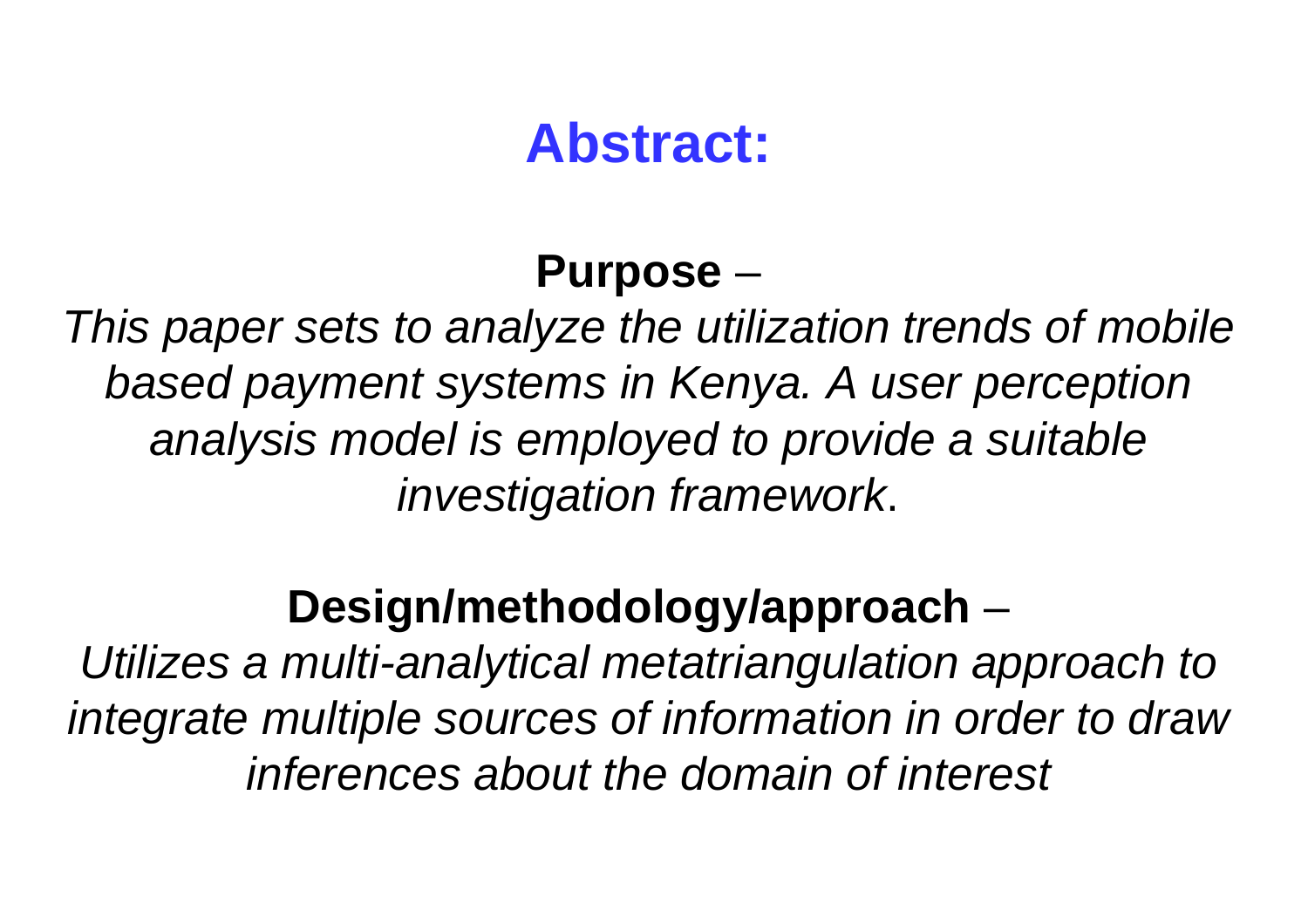# **Abstract Cont'd**

#### **Originality/value**–

 Conclusions realized through the user pattern appraisal propounded in this study are generic enough to be applied to broad rage application development decisions so as to yield robust mobile payment facilities.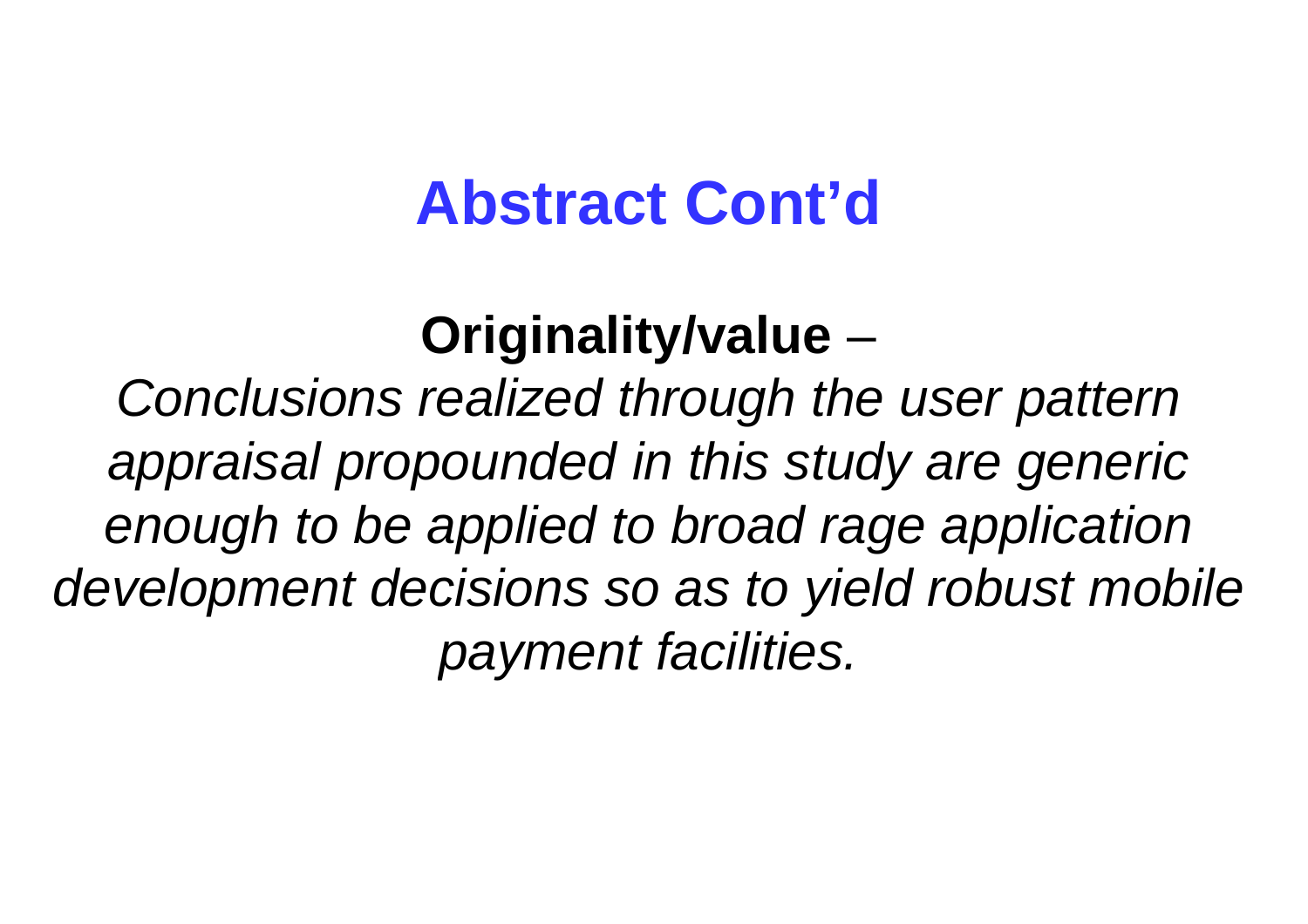## **Introduction**

 The Kenyan mobile sector has been recording a consistent improvement in performance over time. The mobile subscriber base recorded a 38.7% growth between 2007 and 2008

2007-9.3 Million 2008- 12.9 million ( 38.7 percent increase)

Expansion of existing networks and emergence of alternative providers has subsequently bolstered the state of competition within the telecommunication arena.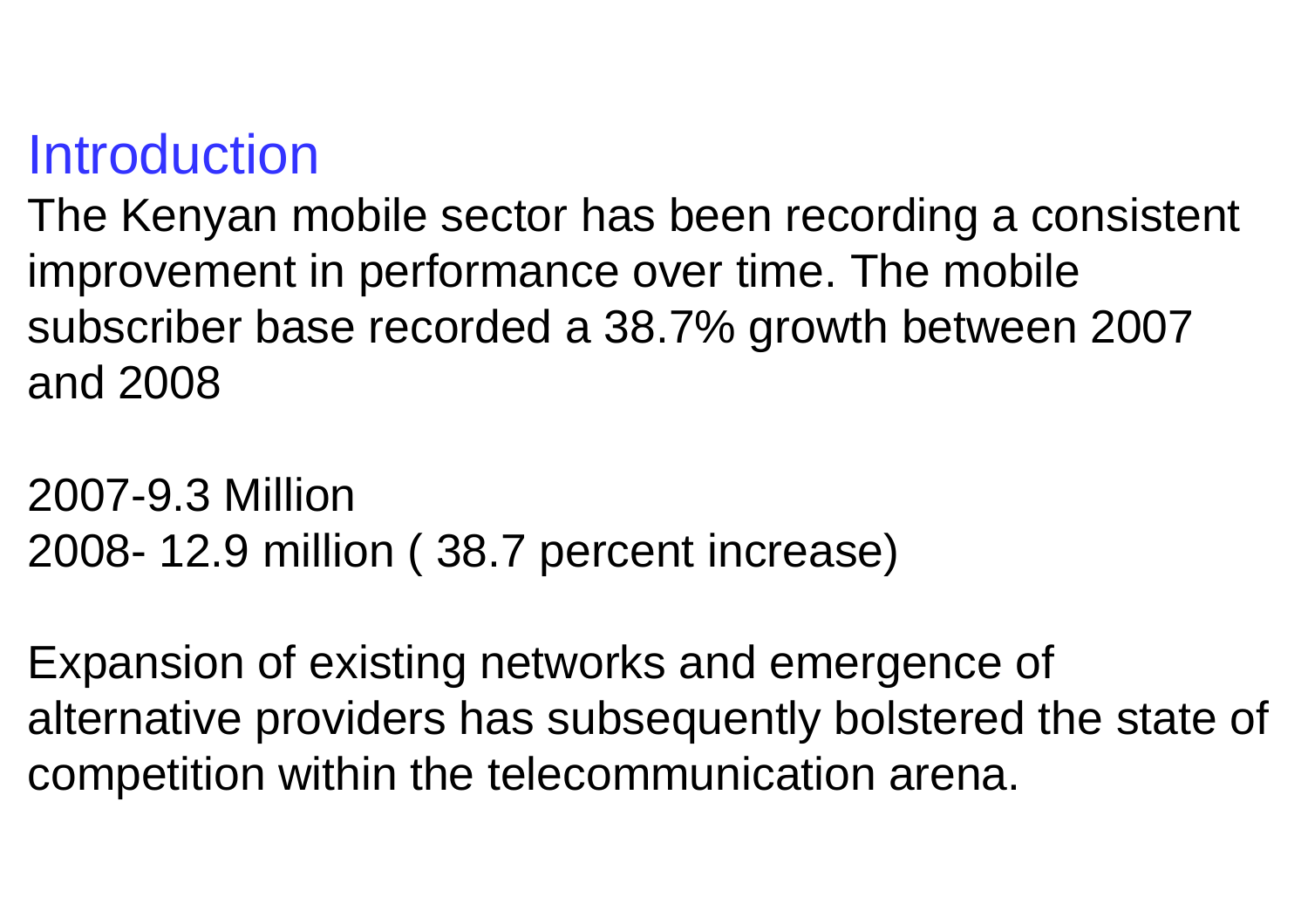A direct result of this state of affairs is the introduction of promotional offers, lower calling charges and most remarkably the surfacing of value added mobile services.

Principal among the services that have been born out of the dash for alternative paths of survival by mobile firms is the mobile money transfer service.

Mobile payment innovations have become a new battle frontier amongst Kenyan service providers.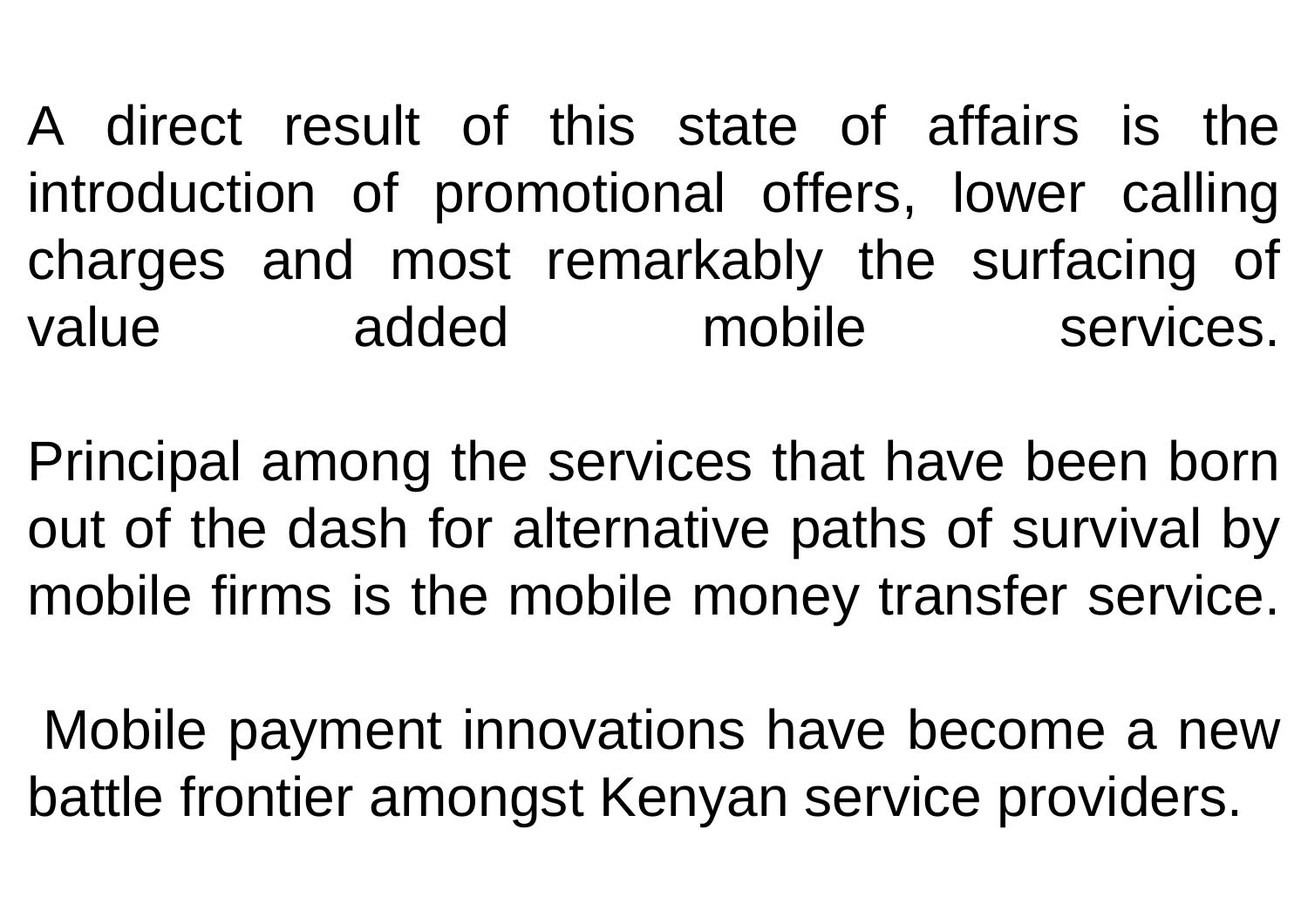To competently address the aspects that confront the mobile payment users as technology handlers, a systematic analysis of the perceptions and exploitation facets is essential.

This study sets to capture the context specific issues so as to illuminate the patterns acquired by intended users of mobile payment systems.

Additionally the overriding social aspects that pose influence on the adoption and use of mobile paymentinnovations are explored.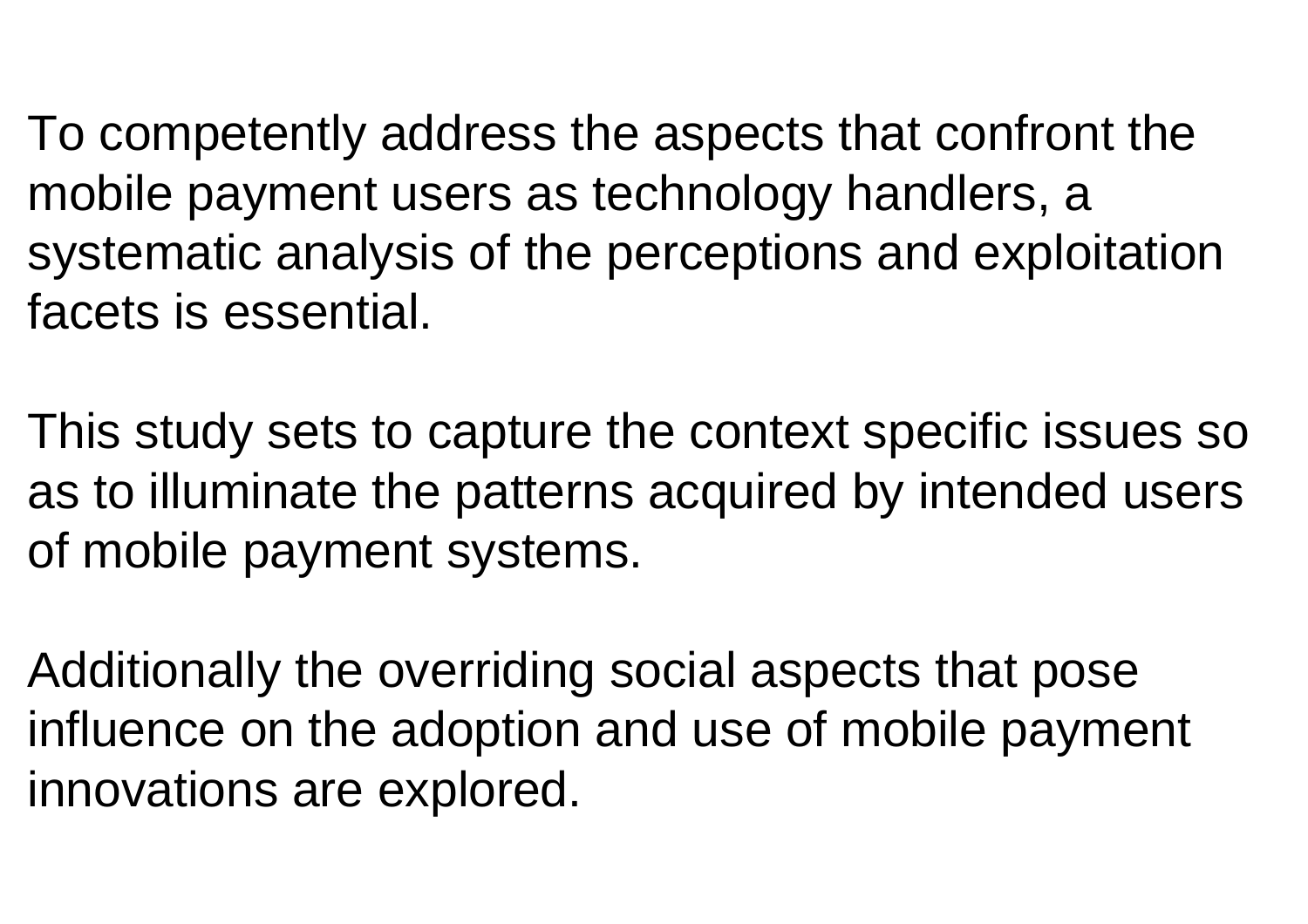## **Specific objectives of the study**

Centrally this study in specific terms sets to;-

- Profile the dimensions and patterns of use of mobile payments in Kenya.

- Analyze users' perspectives on the suitability of the mobile payment services in use in Kenya.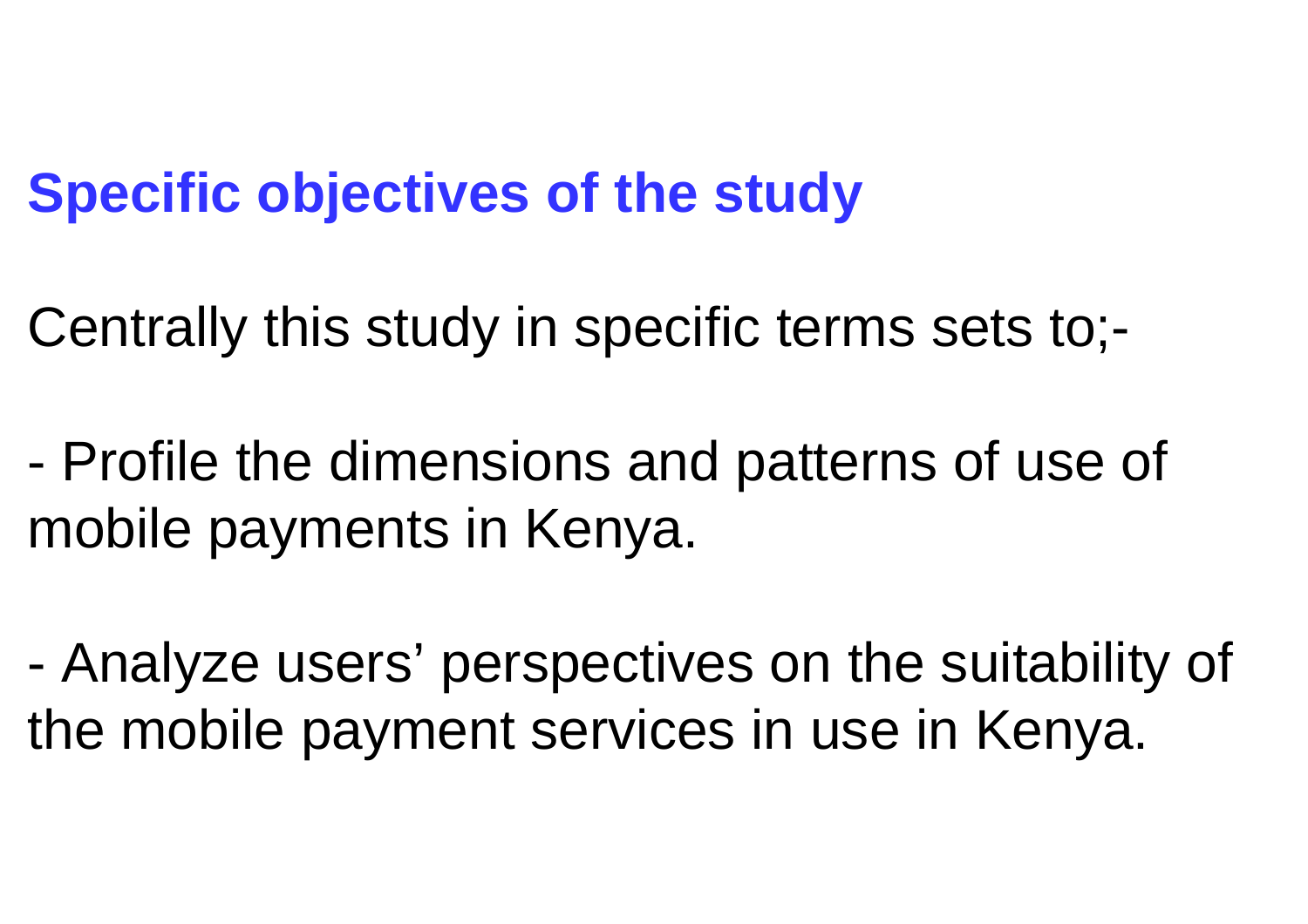# **Assessing technology success**

 In an attempt to explain the use and success of various technologies, multiple theories with varying contentions

- have been propounded
- 1. Technology acceptance Model (TAM),

-Davis et al (1989) relate individuals' intentions with their use of technology. -Davis et al (1989) relate individuals' intentions with thei<br>use of technology.<br>-Argue that the actual usage is influenced by the users'

attitude as well as the perceived usefulness of thetechnology.

Emphasis is on usefulness and user friendliness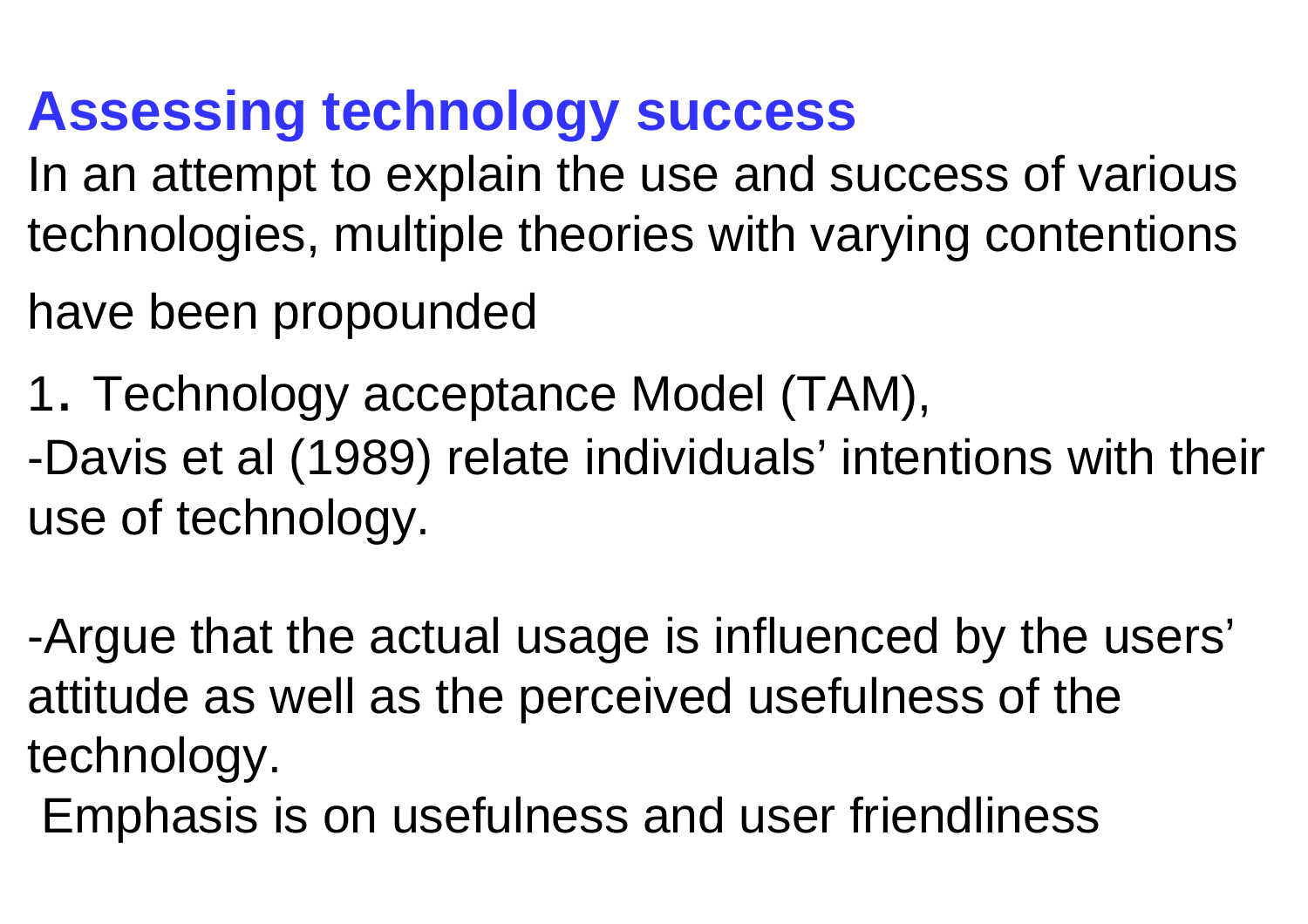2. Innovation diffusion theory (IDT) attach a significant focus on the mode of progress of technological innovation from the emergent stage of innovation to its widespread use or failure of adoption. ordination<br>
Sous on the<br>
idespread<br>
Discreed<br>
Ogers (2003)

Rogers (2003) highlights various issues of concern for an innovation to be deemed a success:

i) Relative advantage. The extent to which a technology offers improvement over existing tools.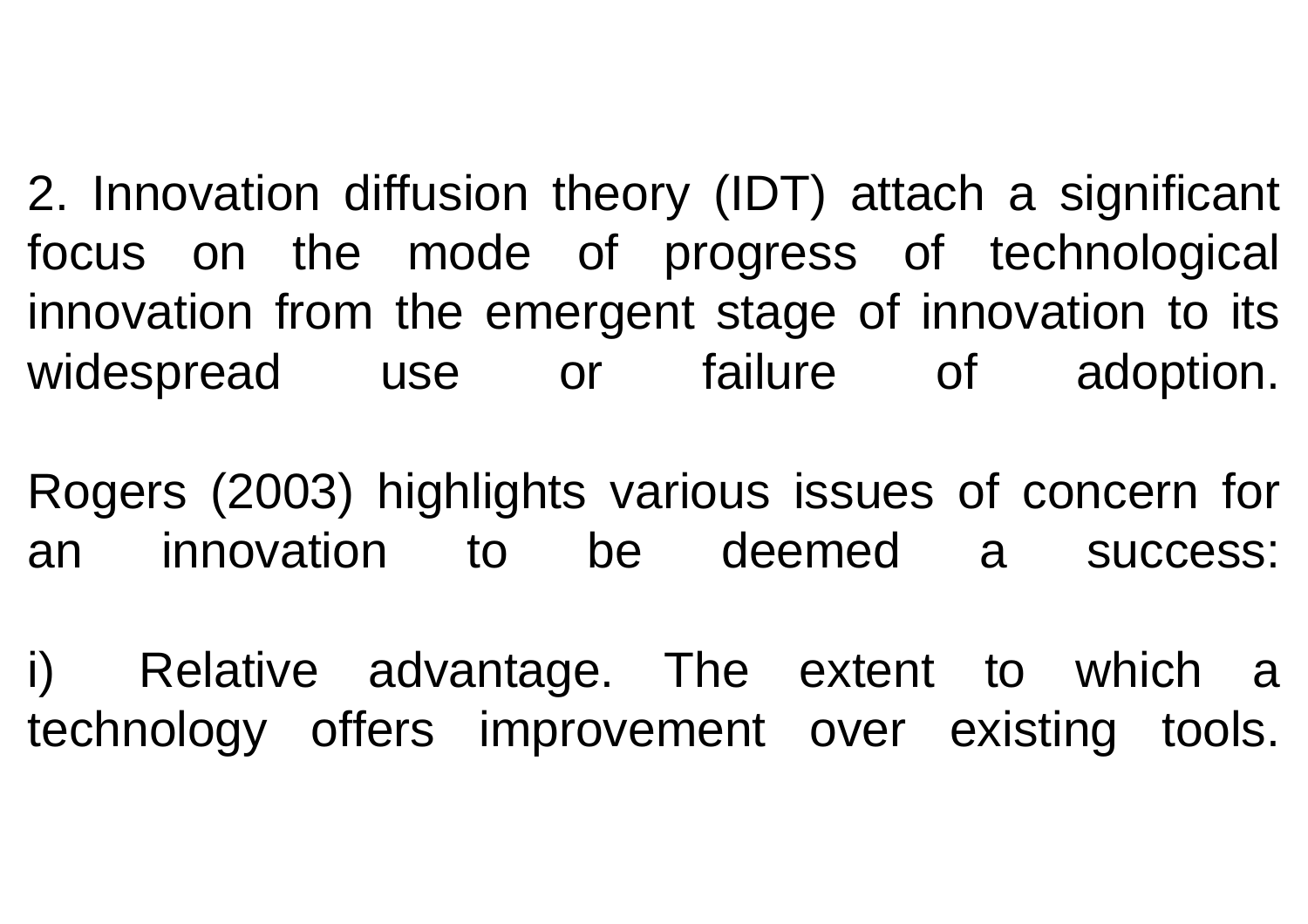- (ii) Compatibility consistency with social practices and norms amongst its users.
	- (iii) Complexity Ease of use or learning.

(iv) Triability –– the opportunity to try out an innovation before ultimate commitment.

(v) Observability- Extent to which the technologies outputs and gains are clear.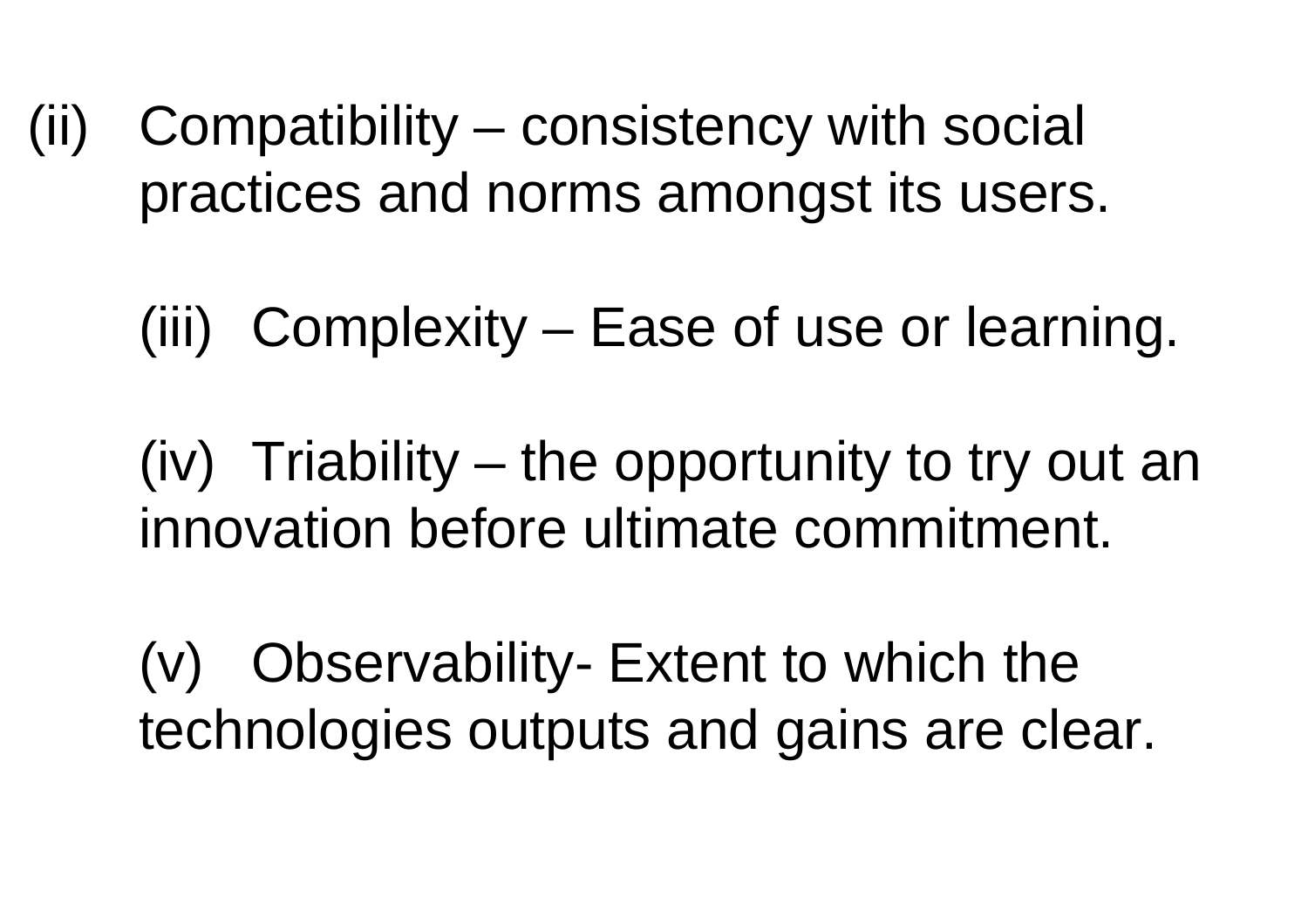3. Task technology fit (TTF) theory contends that a technology is bound to have a higher positive impact if its capabilities match the tasks that the user needs to perform (Goodhue and Thompson, 1995).

Factors that depict an appropriate task fit include; quality, locatability, authorization, systems reliability and ease of use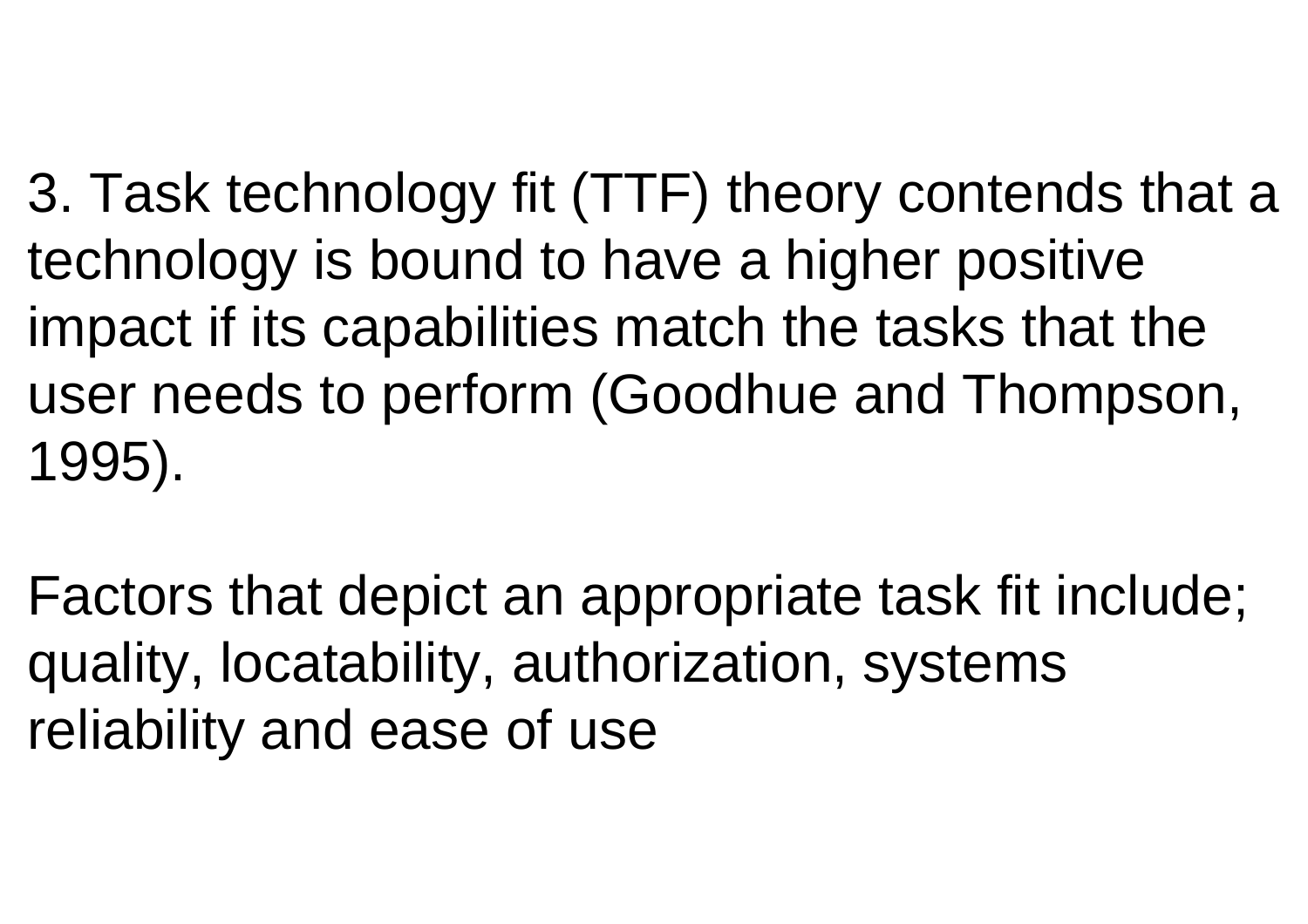**A Synopsis Of Mobile Payment Systems In Kenya** Mobile payment services in Kenya were first introduced in March 2007 by Safaricom mobile operating firm.

The mobile payment systems enable customers to deposit, transfer withdraw or transact using funds from their mobile accounts. For instance customers can pay for goods or services, utilities in addition to manipulating their bank accounts.

-Zain mobile firm launched their mobile payment service in February 2009 under the Zap brand name.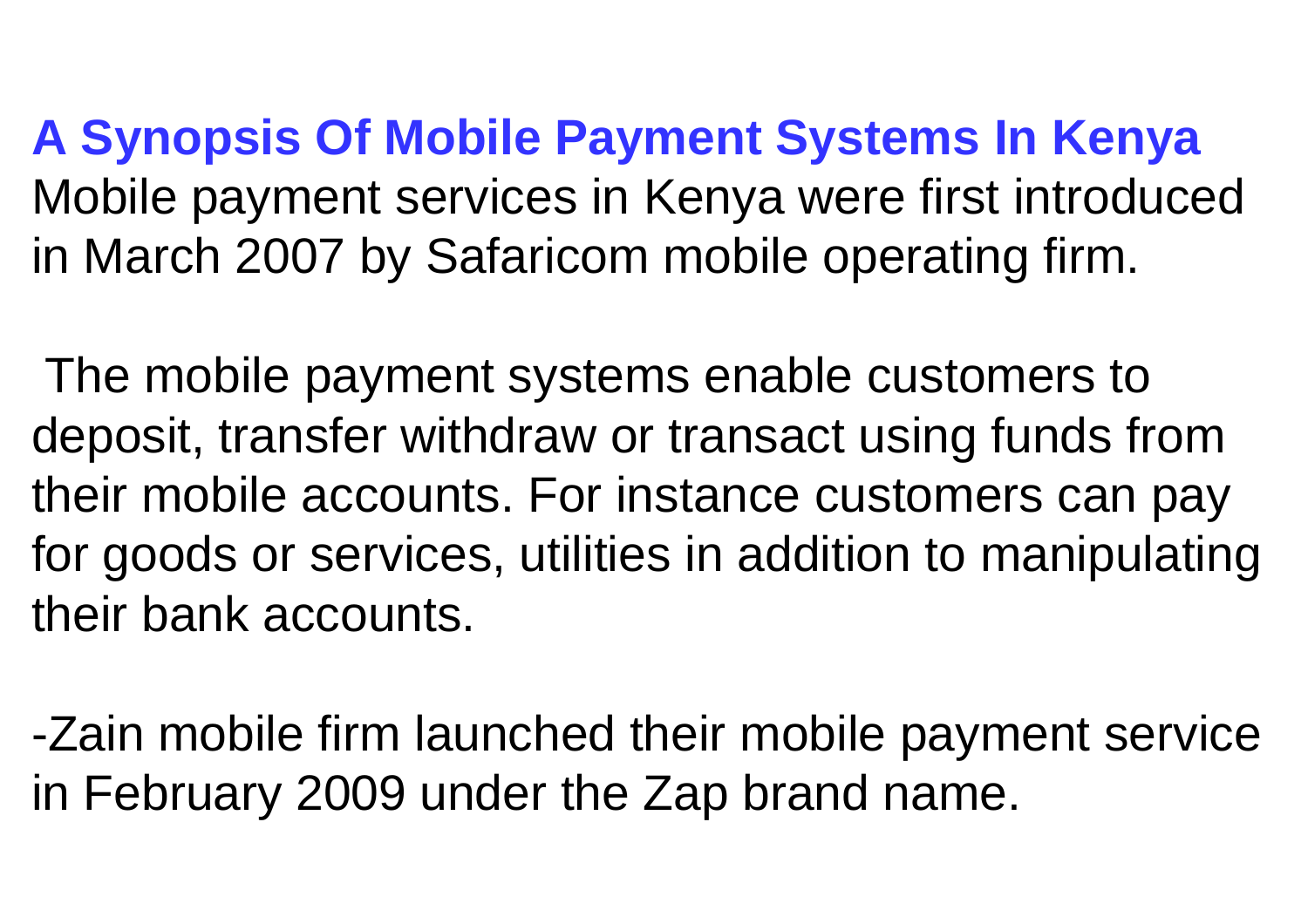It's notable that the pricing strategy adopted by Zain for their service has not satisfactorily achieved the possibly unarticulated goal of "poaching" from their more established competitor.

The deduction here is that for customers to migrate to a new provider, pricing is a probable but not sufficient motivator.

Kenyan mobile penetration rate expected to hit 67.5% by 2012, (www.ecommerce-journal.com).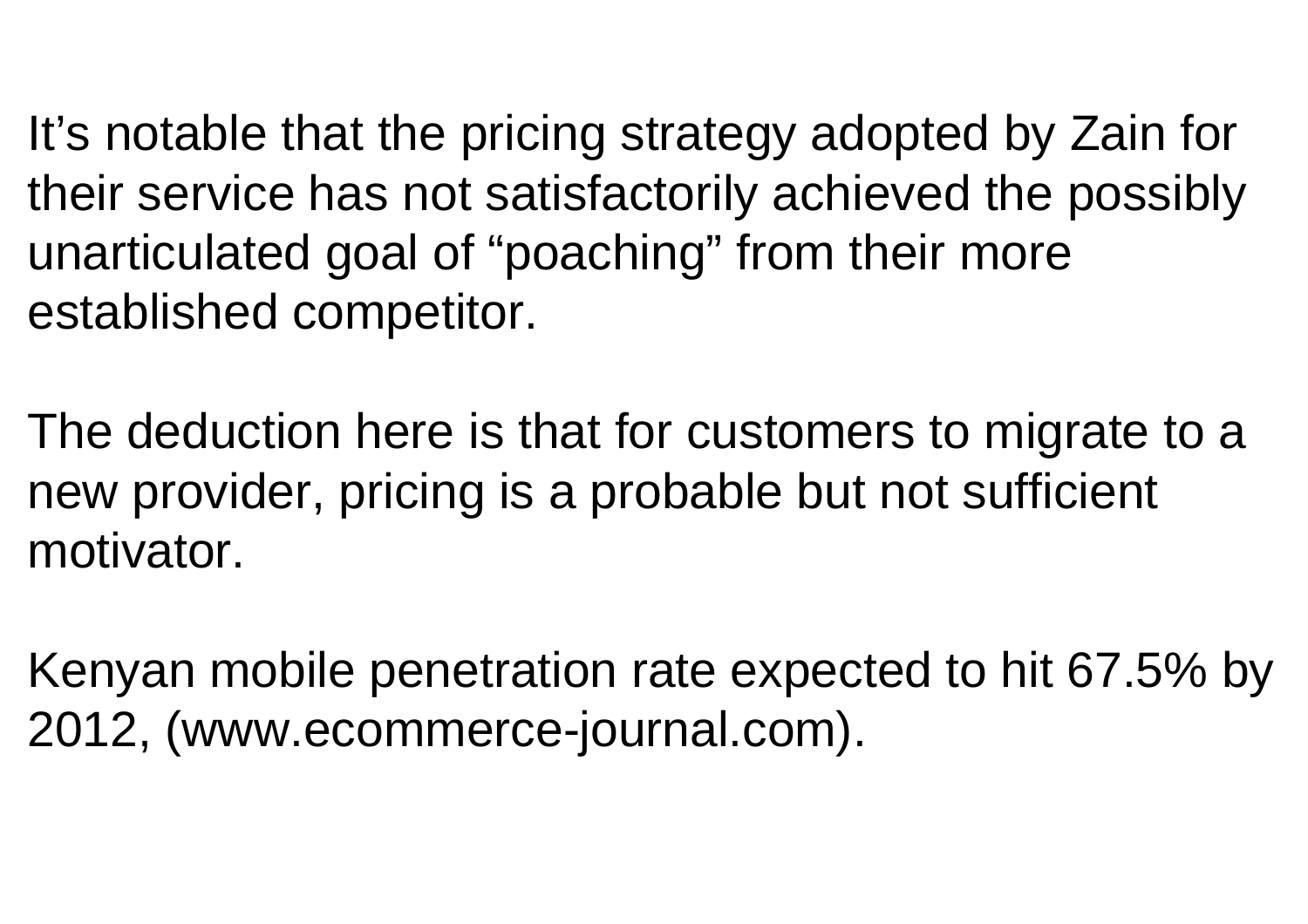#### Research Strategy

 Meredith et al, (1989) assert that description is the starting point of the normal cycle of research since it forms the basis for explanation which can then be tested against reality. (1989) ass<br>f the norm<br>sis for expl<br>reality.<br>analytical

Given its multi-analytical nature metatriangulation is utilized to integrate multiple sources of information in order to draw inferences / generate rich theoretical perspectives for understanding the userpatterns of mobile payments in Kenya (Saunders and Thornhill, 2007).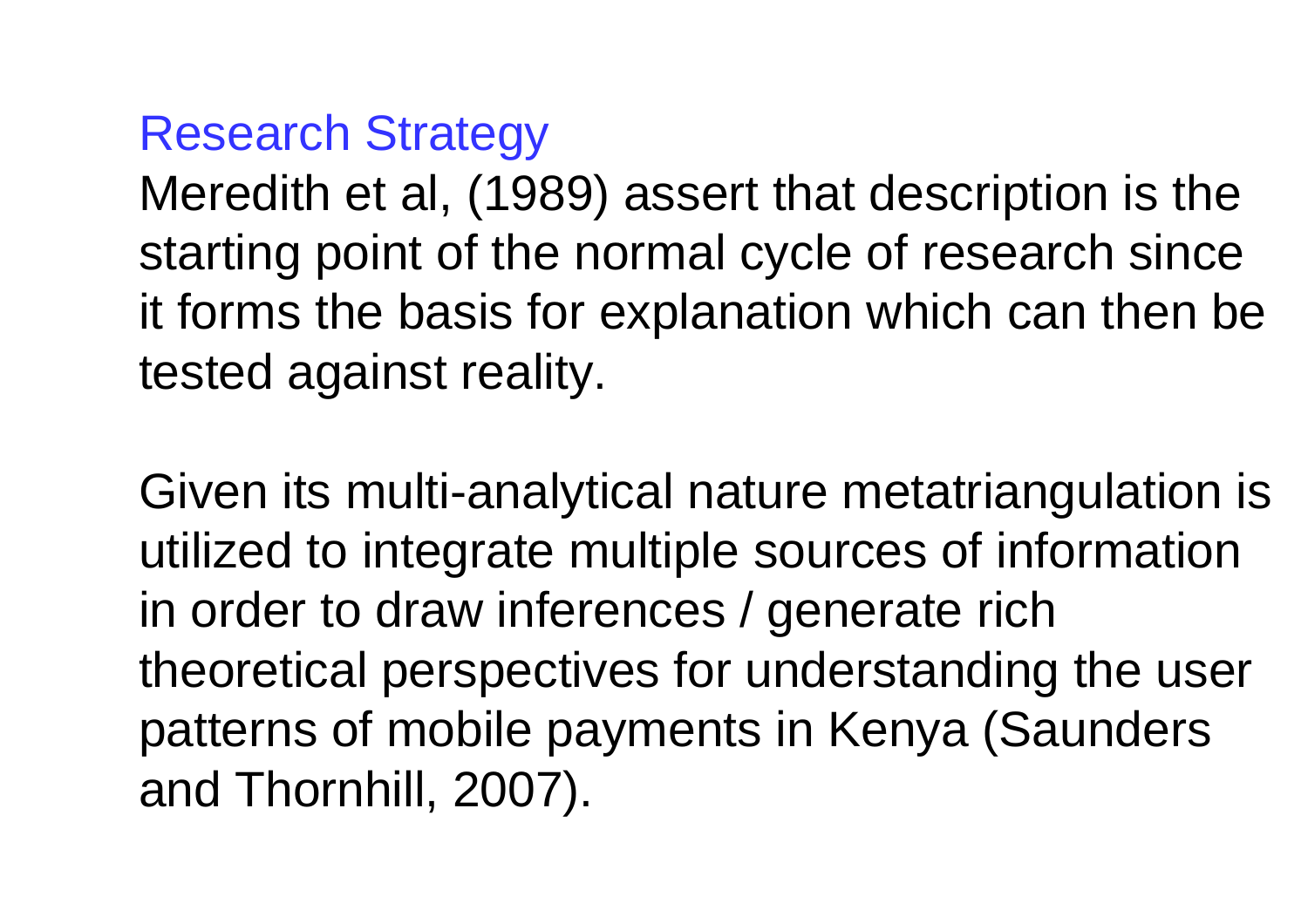The population of study was composed of all the eligible users of mobile payment services.

To expand the range of parameters for analysis the and enhance the degree of accuracy, subscriber samples were stratified into three categories namely, agents; active ordinary users and eligible non users.

The non-eligible user category was engaged in order to provide insights into the possible fundamentals for lack of usage.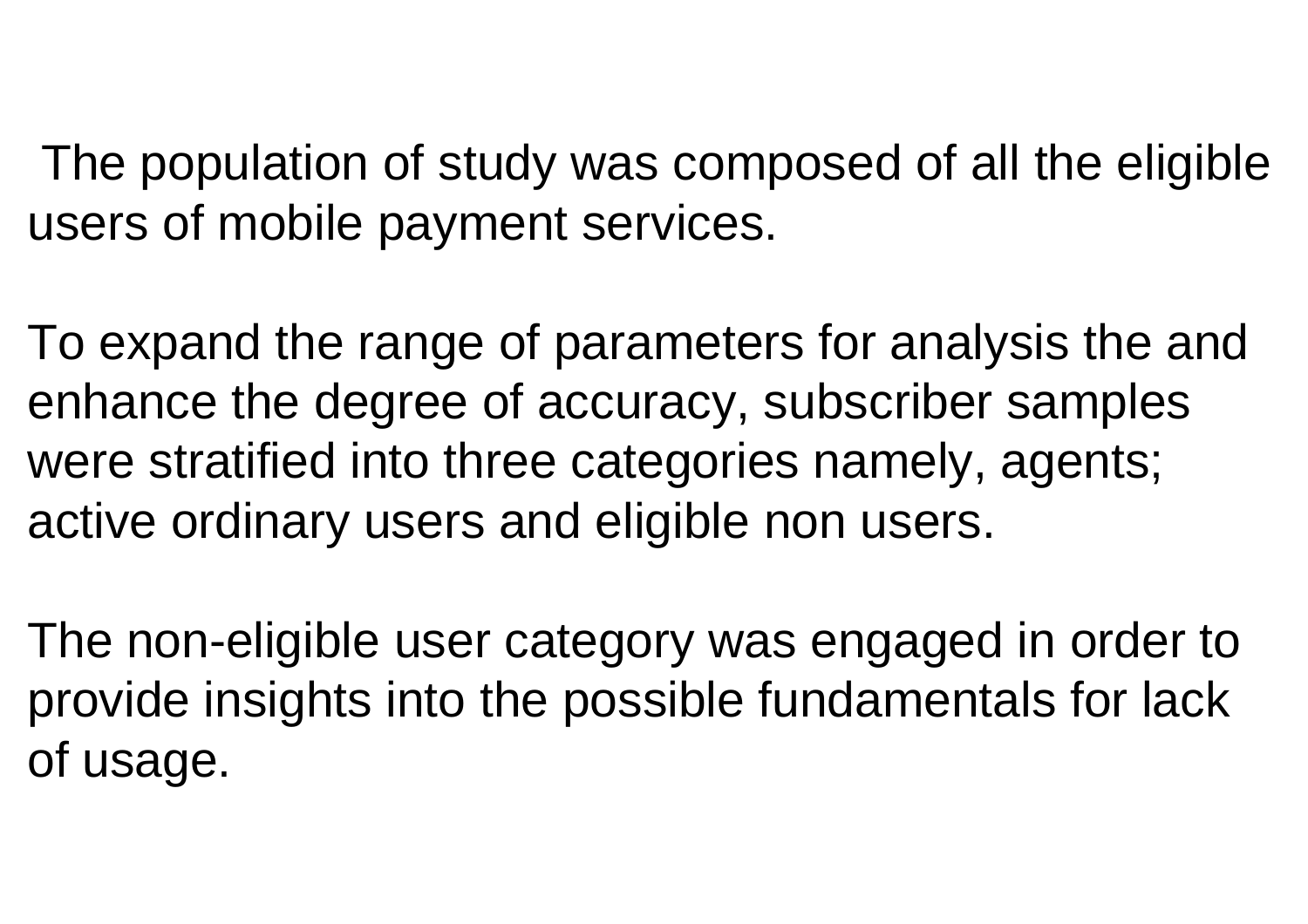The sample size was capped at 100 respondents with 50 for the active ordinary users, 30 for the agents and 20 for the dormant user category.

All respondents were picked randomly from the Kenyan capital city of Nairobi given the pervasive nature of the phenomenon of study in this region.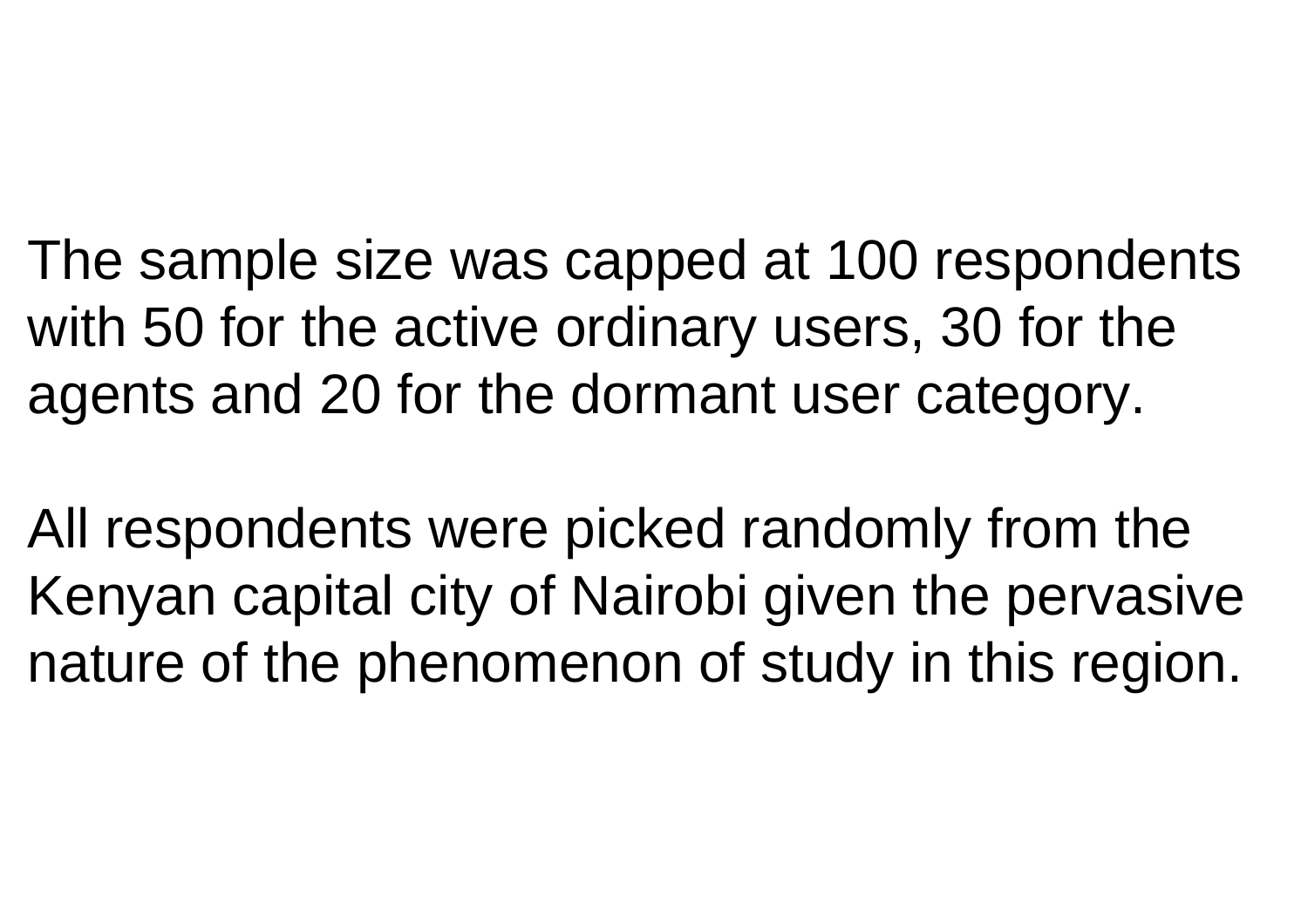**Discussion Of Issues Emanating From Respondents** From the pertinent mobile payment literature and on the basis of reviewed theories on technology success and acceptance factors, a user perception framework wasgenerated and forms the platform for the analysis.

The issues that ranked significantly with regard to use have been summarized with their corresponding meansin table 1.0. Aspects highlighted are those that have a significant bearing on the extent of use and may not necessarily be construed as problematical.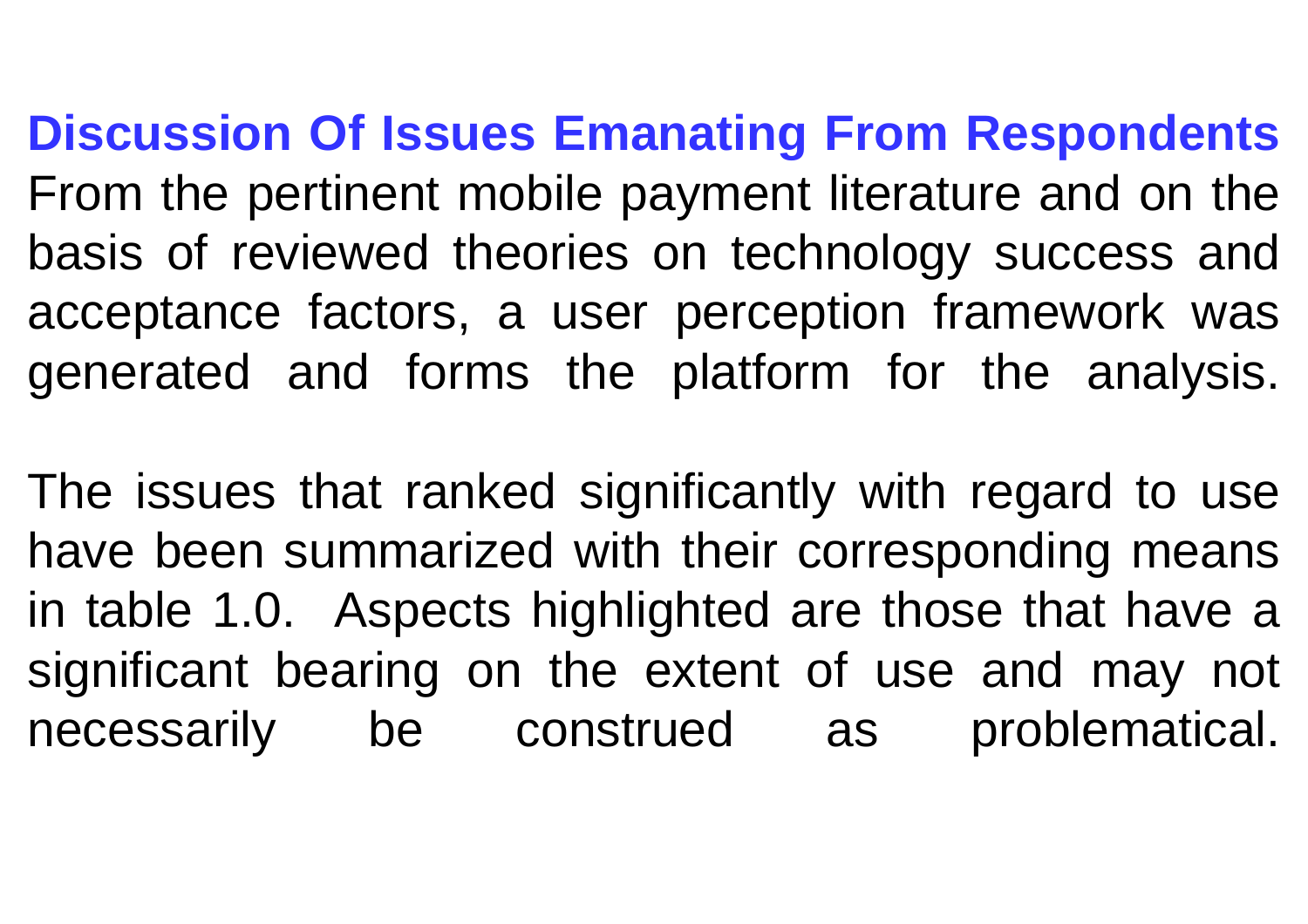| <b>Dimension of Use</b>            | <b>Mean of Respondents</b> |
|------------------------------------|----------------------------|
| <b>Cash Deposit and withdrawal</b> | 0.95                       |
| Fund transfer (Sending/Receiving)  | 1.00                       |
| Payment of bills and utilities     | 0.11                       |

 95% of the respondents indicated the use of the service to deposit and withdraw cash as need arises. This is significant in the sense that a huge population proportion is using the mobile payment system as contingency accounts.

 100% of the respondents admitted their use of mobile payment services as a tool for funds transfer either by way of receiving or disbursement to other destinations. Worth attention is the fact that most respondents acknowledged having sent more funds than what had been wired to them.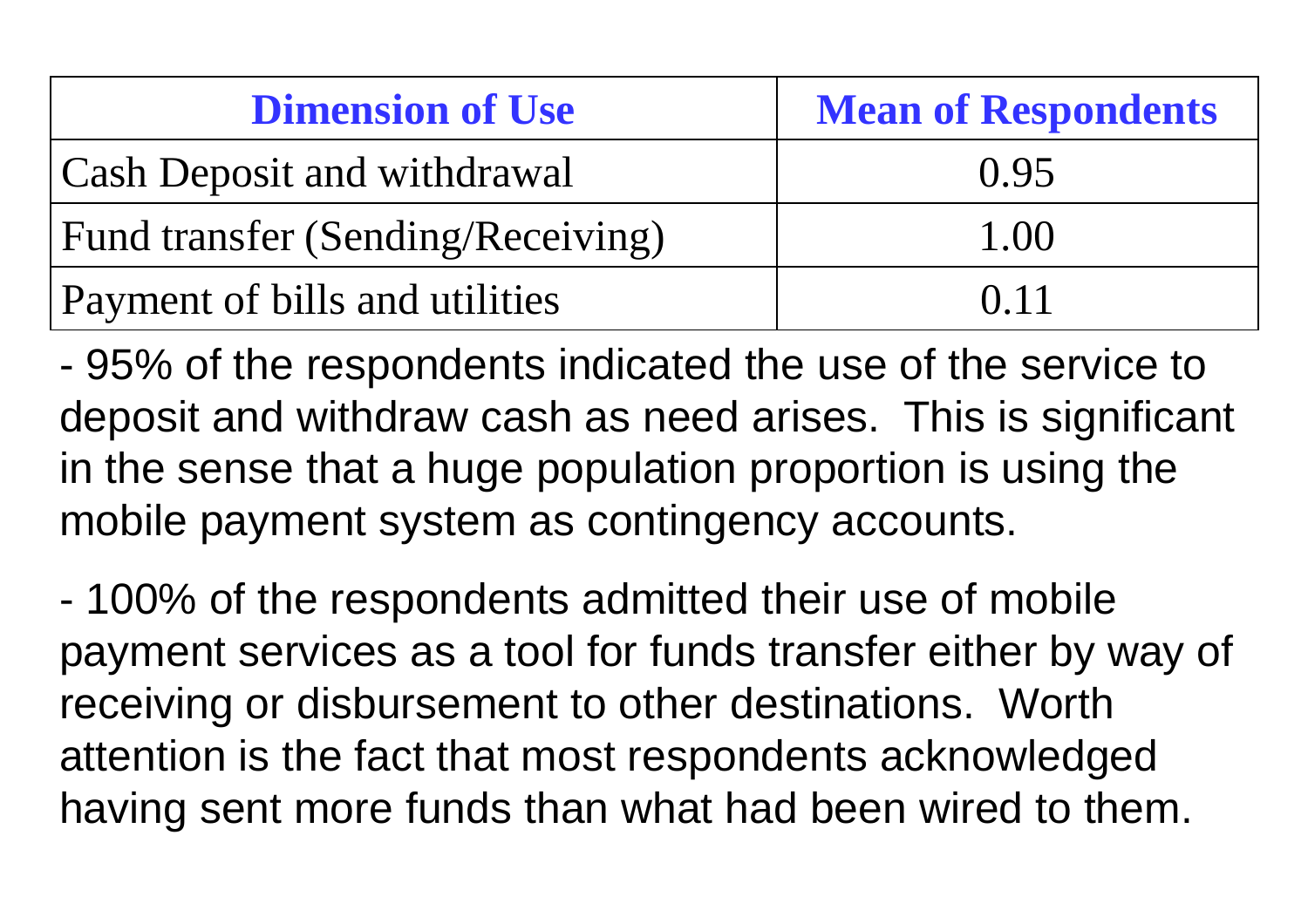Social-cultural dimension-aspects of strained relationships were also revealed. Those who used to travel frequently to their rural homes prior to the birth of mobile payment services appeared to have substantially trimmed the number of visits and substituted the same with mobile payments.ion-aspects<br>
ir rural home<br>
es appeared<br>
ir visits and s<br>
it of bills and<br>
% of the sur

With regard to payment of bills and other utilities the mobile system only 11% of the surveyed users reported success. Inhibitions range from complexity to incomplete confidence on the system given that the system did not present opportunities for trial before subsequent commitment to use.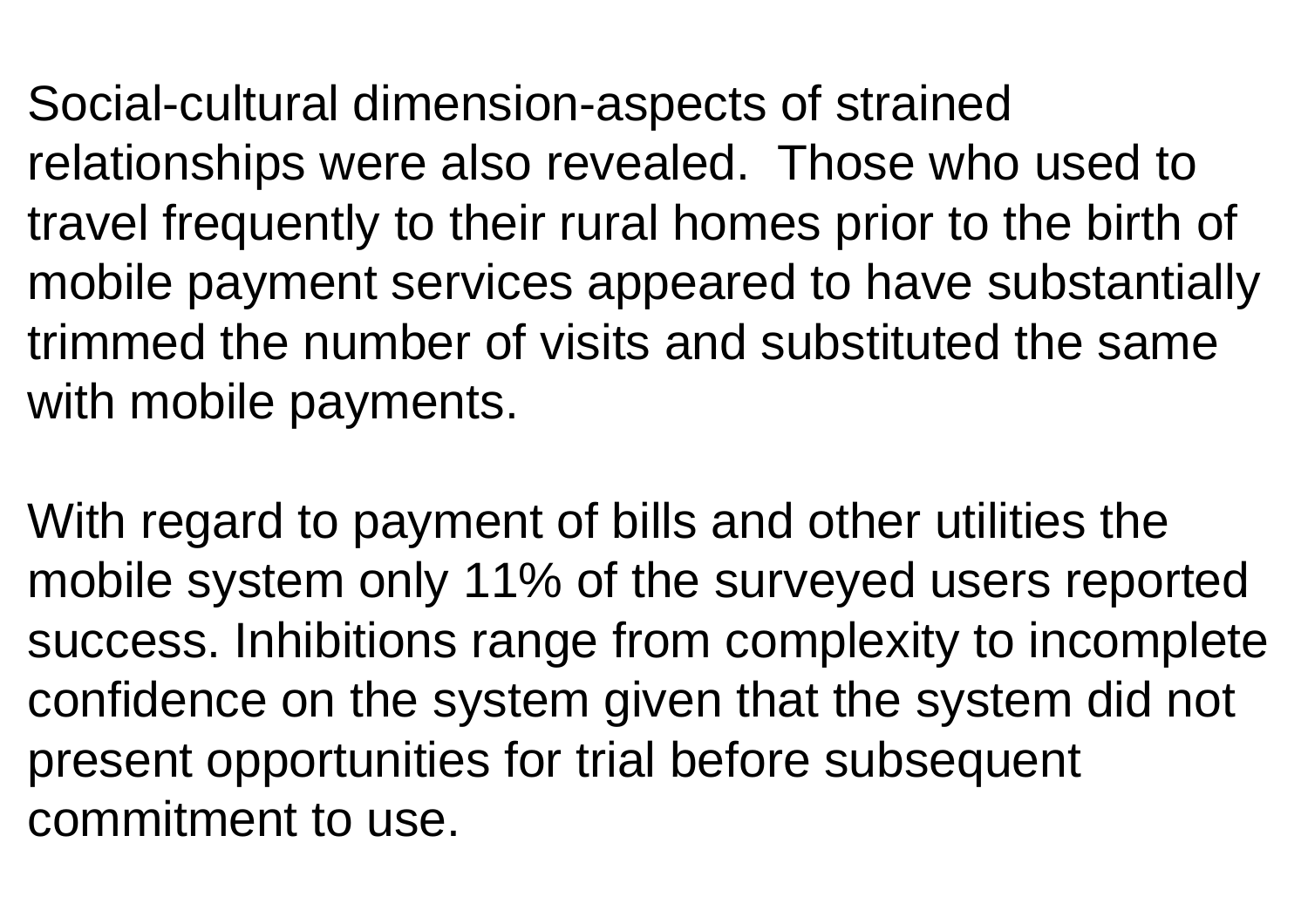## **Further Issues Arising From Use of Mobile Payment Services**

- Respondents were further asked to rate the significance of various aspects to their ultimate degree of use of the mobile payment systems.
- A Likert scale of 1 through 5 was adopted. Relative levels of significance were assigned as follows: 1 – Not important 2 – slightly important 3 – important 4 – Fairly important 5 –Very important
- The summaries of resultant means are presented in table 2.0 with specific attention granted to the top ten issues.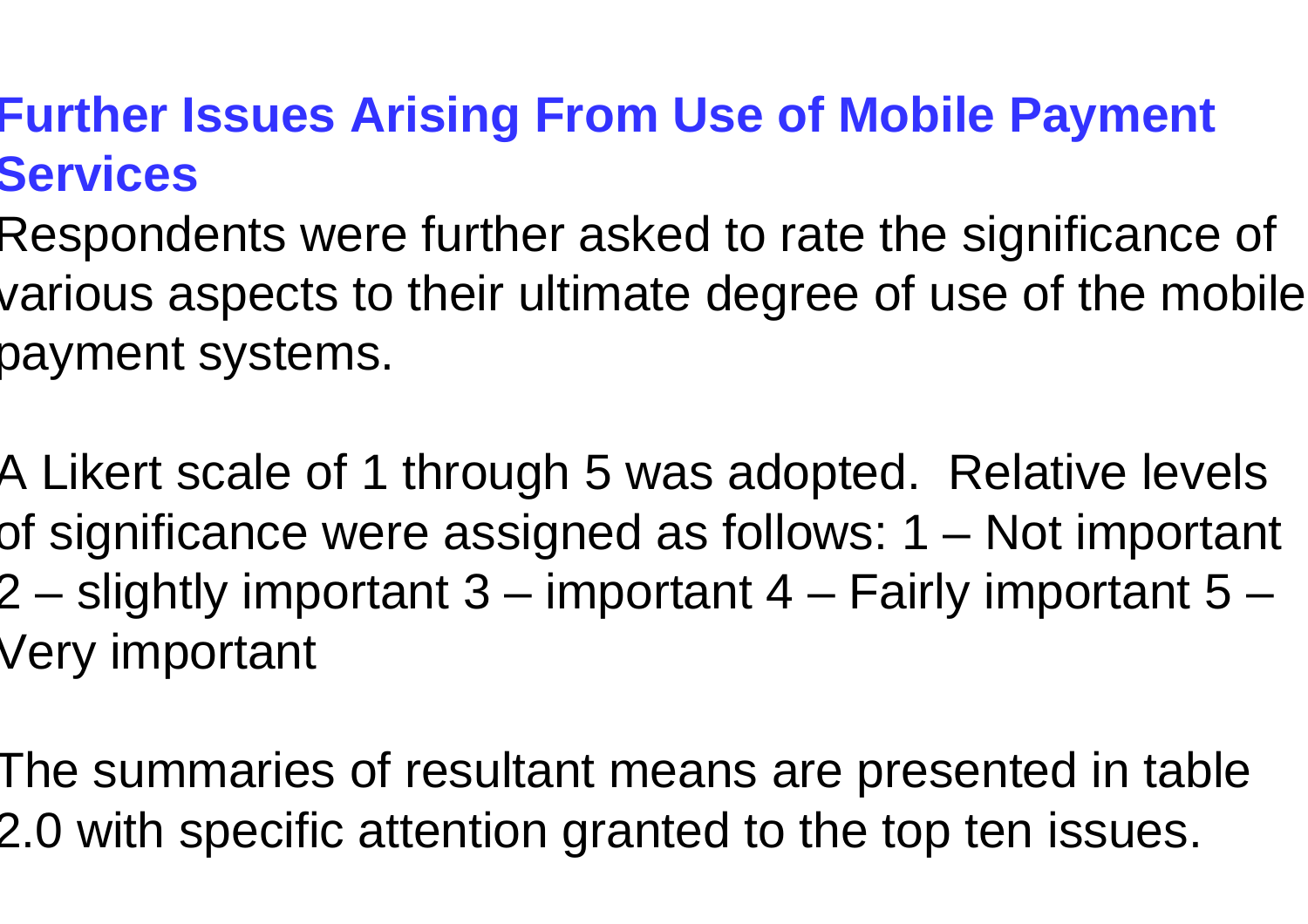| <b>Study attribute</b>                                       | <b>Mean</b> |
|--------------------------------------------------------------|-------------|
| Security of transaction                                      | 4.68        |
| Efficiency and speed /Reliability                            | 4.60        |
| Liability for transactional losses                           | 4.52        |
| <b>Complaint resolution</b>                                  | 4.42        |
| Sufficiency of transaction points /Accessibility             | 4.32        |
| <b>Transactional costs</b>                                   | 4.23        |
| Validity of M. Payment contracts                             | 4.13        |
| Retention of M. Payment receipts                             | 4.09        |
| Stability of service/Freedom from interruption or<br>failure | 4.04        |
| Exposure to fund scavengers                                  | 4.02        |

**Source: Survey data**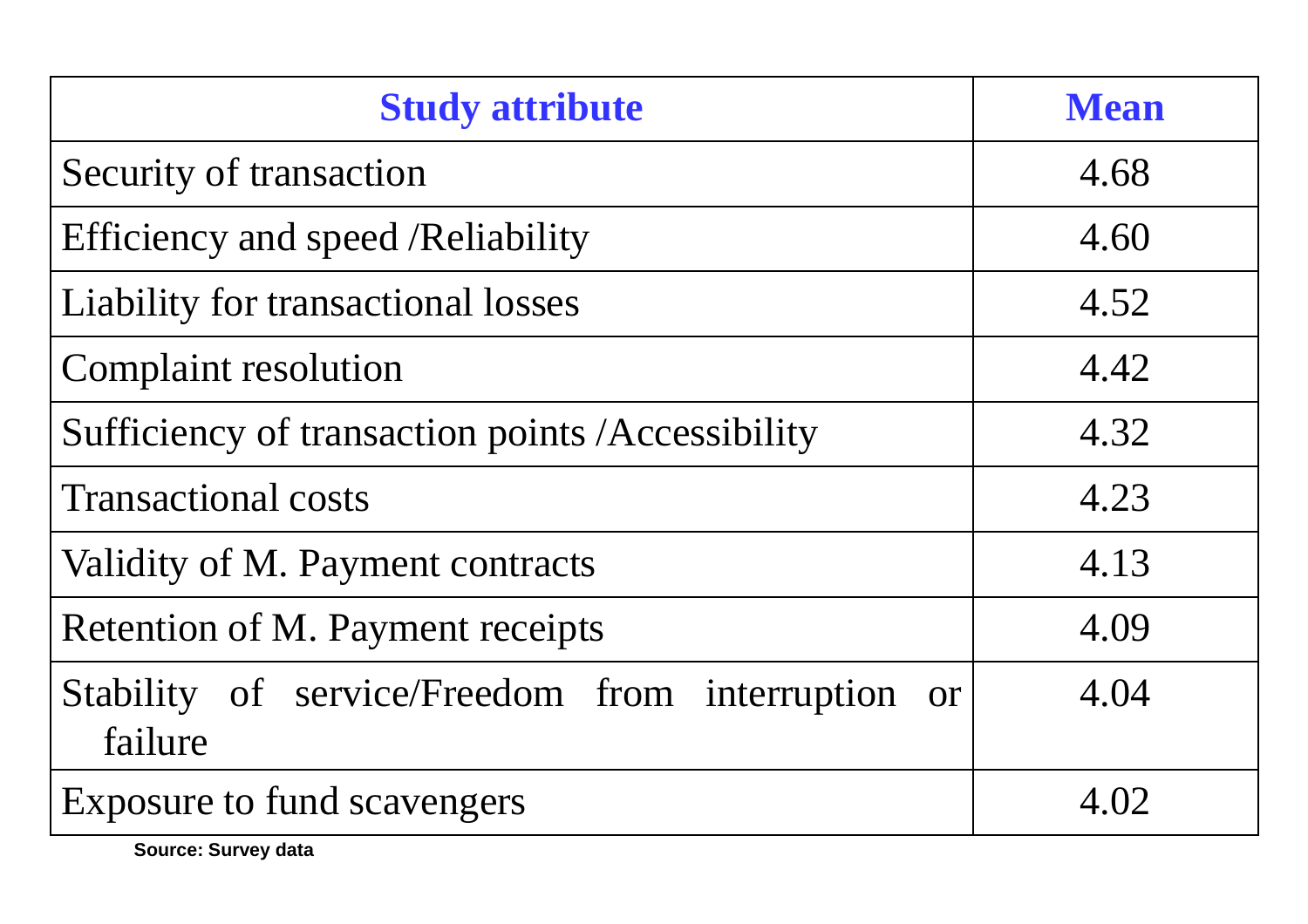- Security of transactions ranks highly. Users are greatly sensitive to any pertinent risk that may culminate in loss of funds.
- Reliability as depicted by the attributes of speed ease of use and efficiency of service received an importance measure of Whenever funds are involved users generally demonstrate an appetite for speed and non wasteful procedures of service.- How to resolve the question of liability whenever transactional losses occur e.g. funds routed to wrong destinations.
- Complaint resolution also surfaced as an important paradigm of user influence. Quick resolution of transactional disputes significantly influence the value that users attach to the service in addition to prospects for repeat transactions.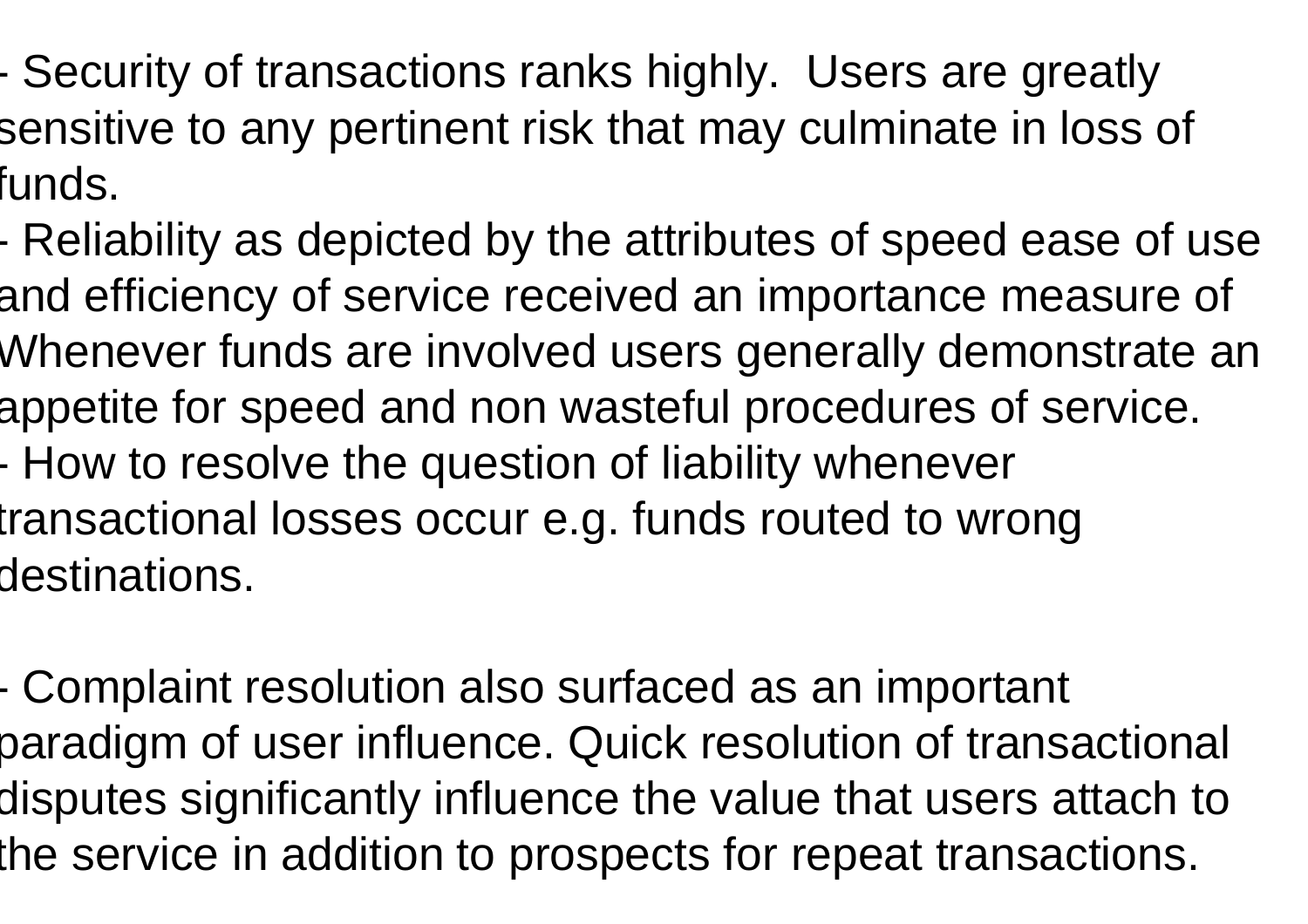-- Sufficiency of transaction outlets-The fast pace of modern business outlook necessitates ease of access to funds as opportunities for their application unfold. -

 Transactional costs rank lower than would be generally expected. The implication here is that users are ready to make an extra monetary sacrifice if other factors they deem critical are guaranteed.

 Validity of contracts initiated and finalized through the mobile technique. Debate continues to rage over the extent to which mobile payment based contracts can withstand a legal test.

- Capacity for retention of M-Payment receipts for future use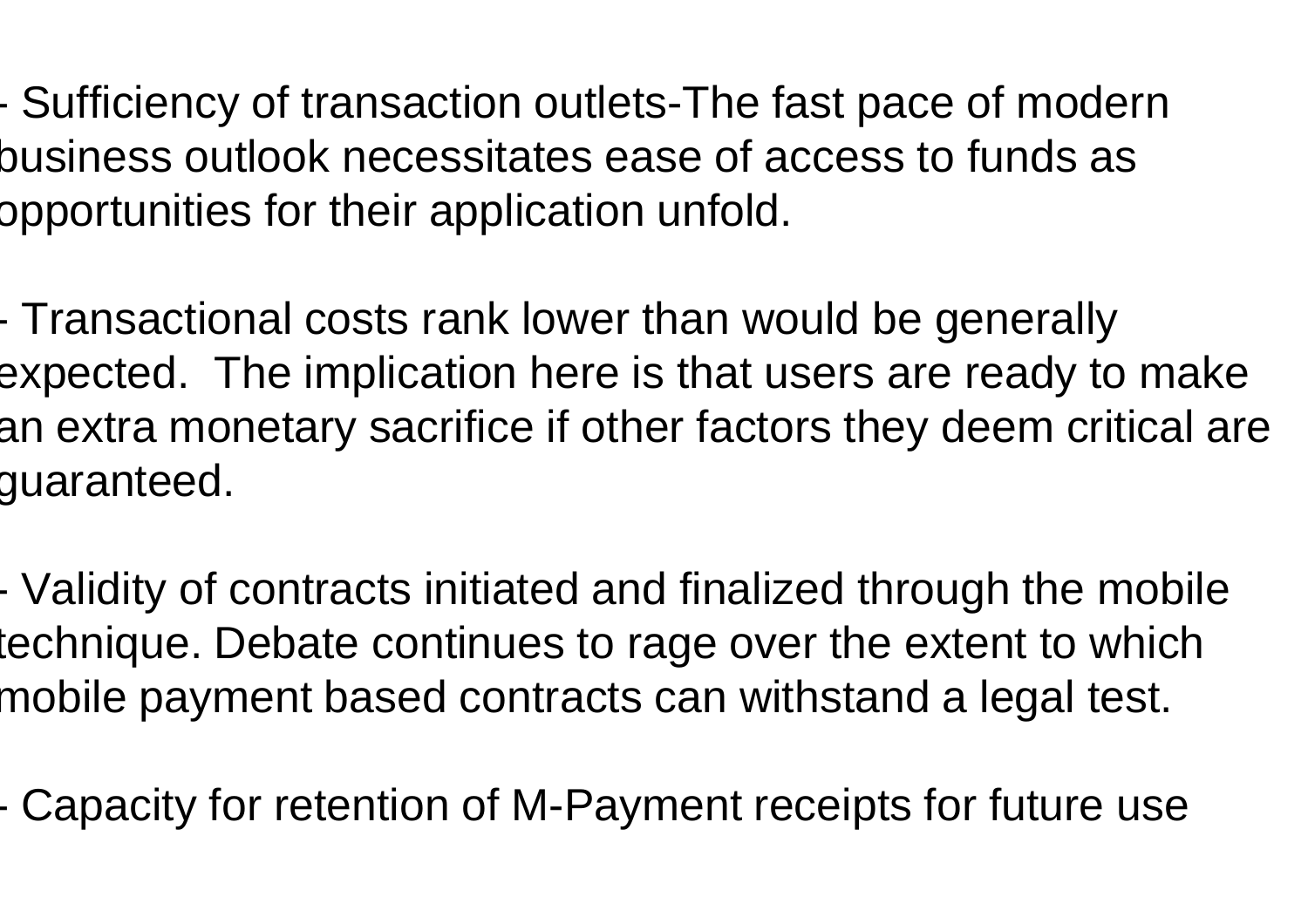-Stability of service-frustrations with the system arising from flat failure or other network oriented interruptions.

-- Financial exposure to fund seekers-users are forced to comply with incessant demands from relatives and friends since distance or location is no longer a reasonable excuse.

It has become easy for certain individuals to solicit funds on one hand and difficult for the lenders to recover funds advanced through this system.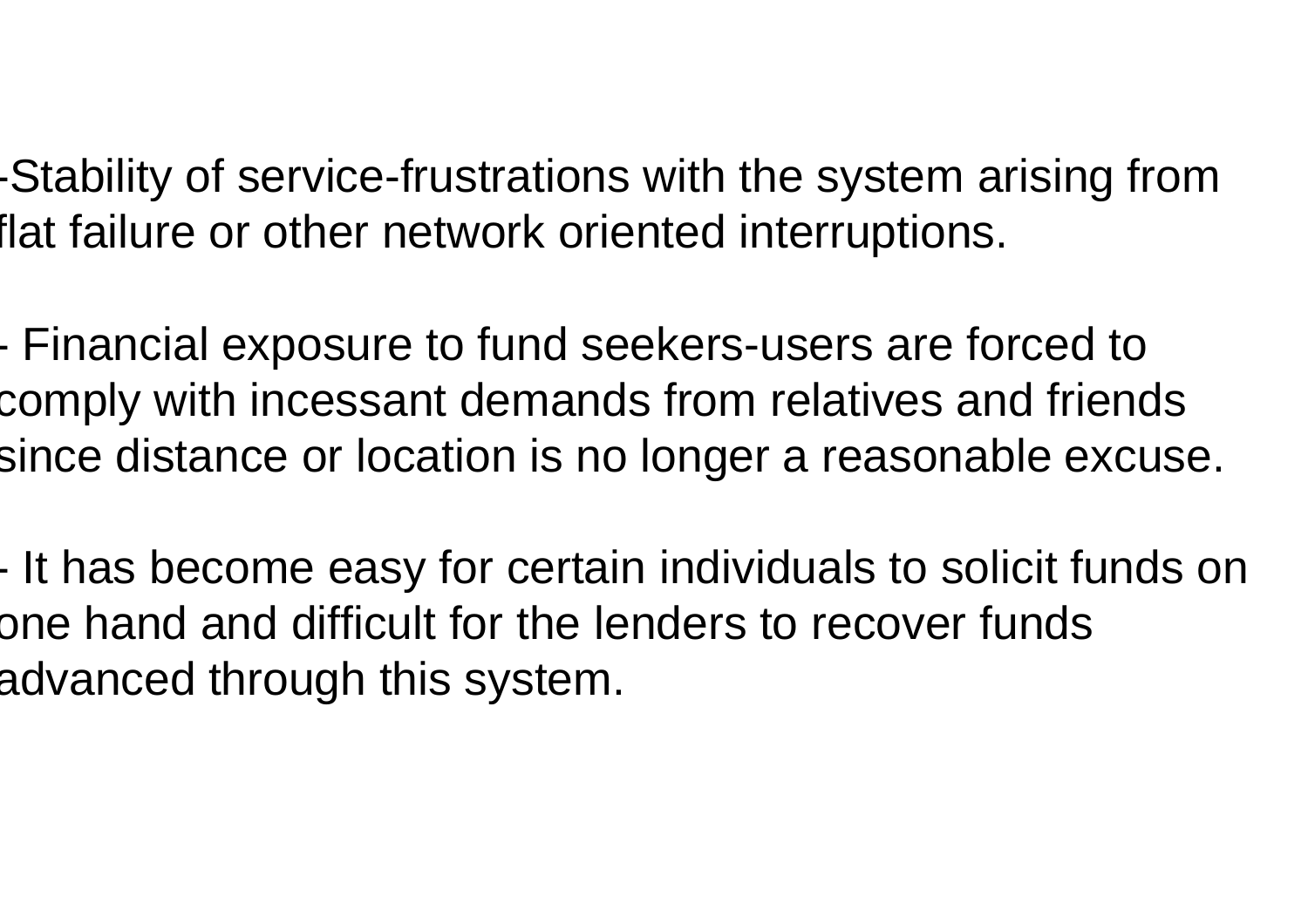## **Conclusions**

 Use of mobile payment systems is doubtlessly pervasive and has a significant influence of numerous facets of the users.

- Providers need to understand the value placed by existing and potential users on mobile payment systems before rolling them out.

- Fundamentals that significantly influence acceptance and level of use require emphasis.

- Ease of use and triability have an influential bearing on users' perception of innovations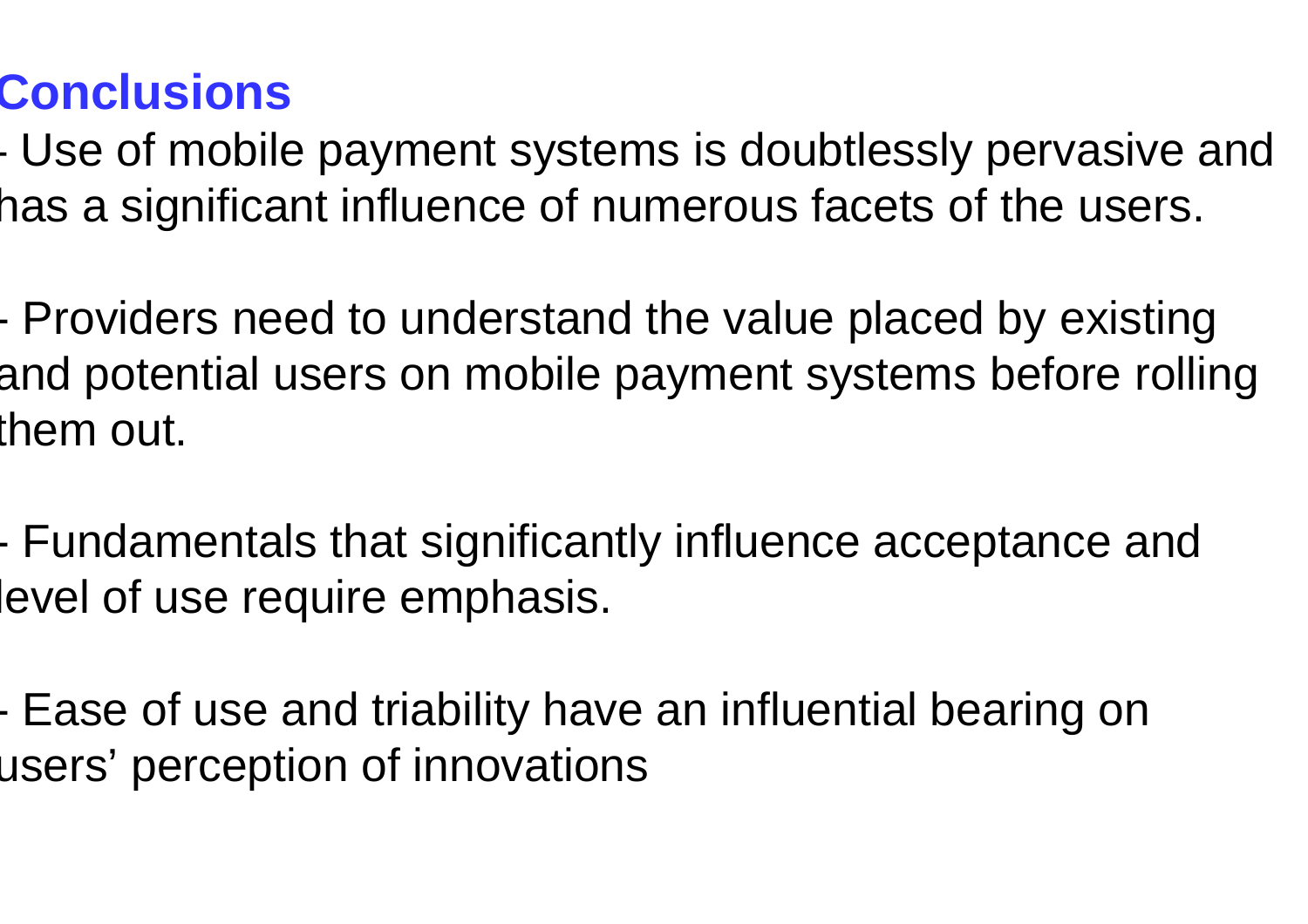-A segment of potential users of mobile payments have deliberately avoided the service over a host of issues revolving around security, cost or the likelihood of exposing them into a new spending pattern.

-Users attach a high value to the mobile payment system given the convenience and other aspects of superiority it possesses over traditional payment system.

 Potential obstacles that originate from complexity of use should be refined